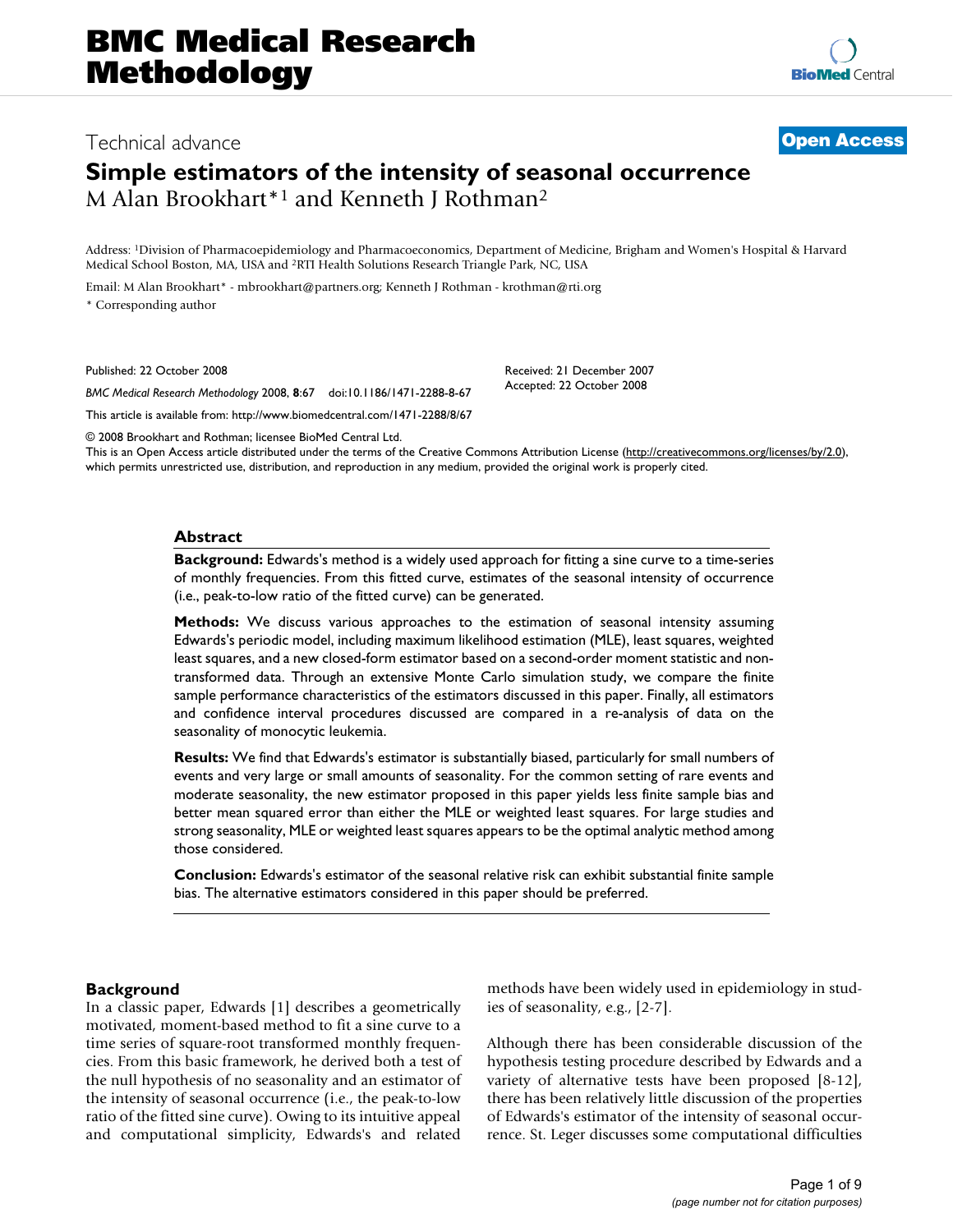involved with maximum likelihood estimation of the parameters in Edwards's model [13]. Nam compared the performance of the MLE with a moment-based "locally reasonable" estimator, similar to Edwards's estimator, and concluded that the MLE was preferable when the seasonal trend was strong [14].

In this paper, we review various approaches to the estimation of the intensity of seasonal occurrence, including Edwards's methods, least squares, weighted least squares, and the MLE. We then propose a new closed-form moment estimator of the peak-to-low ratio based on nontransformed data and a second-order moment statistic. Through an extensive Monte-Carlo simulation study, we compare the finite sample performance of the estimators discussed in this paper across a variety of data generating distributions, including some that involve overdispersion and autocorrelation of the outcome and thus depart from the assumed model. All estimators and confidence interval procedures discussed in this paper are applied in a reanalysis of data on the seasonal incidence of monocytic leukemia.

# **Methods**

# *Data and Probability Model*

Edwards's approach is used to study the seasonality of rare events that arise from an underlying non-homogeneous Poisson process with a rate given by the periodic function

$$
\lambda(t) = \mu \{ 1 + \alpha \cos(2\pi t + \theta) \},
$$

where  $\mu$  is the total number of expected events in the year, *t* is the time in years,  $\theta$  is the phase angle, and  $\alpha$  is the hemi-amplitude of the periodic process.

We consider the situation in which the year is divided into *k* equally-sized intervals and aggregate data are available on the frequency of events occurring in each interval across *T* years. We denote the observed frequencies with *Ni* , *i* = 1, ..., *k*.

Edwards's probability model for these data is a discrete approximation to the non-homogeneous Poisson process and models the observed counts as independent Poisson random variables with mean given by the periodic function

$$
m_i = \frac{n}{k} \left\{ 1 + \alpha \cos\left[\frac{2\pi}{k} \left(i - \phi - 0.5\right)\right] \right\},\,
$$

where *i* is the interval (e.g., quarter, month, week), and  $\phi$ + 0.5 is the time of peak incidence. The parameter n is the total expected number of events across all years, i.e., *n* = <sup>μ</sup>*T*.

In this paper, we focus on the estimation of the peak-tolow ratio of the process, also termed the intensity of seasonal occurrence or seasonal relative risk, and is given by

$$
R=\frac{1{+}\alpha}{1{-}\alpha}.
$$

# *Edwards's Method*

Edwards derives an estimator for  $\alpha$  by first computing the distance from the origin to a re-scaled center of gravity of *k* point masses of weight  $\sqrt{N_i}$  placed on the rim of a unit circle at angles  $\theta_i = 2\pi i/k$ ,  $i = 1, ..., k$ . Using a first-order Taylor series expansion he derives an expected value for this quantity that depends on the true  $\alpha$ . Setting the distance from the origin to the center of gravity equal to its expected distance and solving for  $\alpha$ , Edwards derives a moment-based estimator for a given by

$$
\hat{\alpha}_E = \frac{4\sqrt{\left(\sum_{i=1}^k \sqrt{N_i} \sin(\theta_i)\right)^2 + \left(\sum_{i=1}^k \sqrt{N_i} \cos(\theta_i)\right)^2}}{\sum_{i=1}^k \sqrt{N_i}}
$$

Using the fact that the variance of  $\sqrt{N_i}$  is approximately  $\frac{1}{4}$ , he shows that the approximate variance for  $\hat{\alpha}_E$  is  $2/N$ where  $N = \sum N_i$ . Edwards estimates *R* by replacing  $\alpha$  with  $\hat{\alpha}|_{E}$ , i.e.,

$$
\hat{R}_E = \frac{1+\hat{\alpha}_E}{1-\hat{\alpha}_E}.
$$

In the subsequent sections, we borrow this geometric framework todevelop alternative estimators of <sup>α</sup> and *R*.

#### *Moment-based Estimation of a Using Non-transformed Data*

We consider two new estimators of  $\alpha$ . Instead of basing these on square-root transformed data, we use the data in their original scale. The first estimator of  $\alpha$  that we consider depends on the distance from the origin to the center of gravity of *k* masses of weight *Ni* each placed on the rim of a unit circle in direction  $\theta_i = 2\pi i/k$ , i.e.,

$$
D = \sqrt{\left(\frac{1}{k}\sum_{i=1}^{k} N_i \sin(\theta_i)\right)^2 + \left(\frac{1}{k}\sum_{i=1}^{k} N_i \cos(\theta_i)\right)^2}.
$$

Let  $D_{\gamma} = \frac{1}{k} \sum_{i=1}^{k} N_i \sin(\theta_i)$  be the vertical component and  $D_x = \frac{1}{k} \sum_{i=1}^k N_i$   $cos(\theta_i)$  be the horizontal component of the distance from origin to the center of gravity of the *k*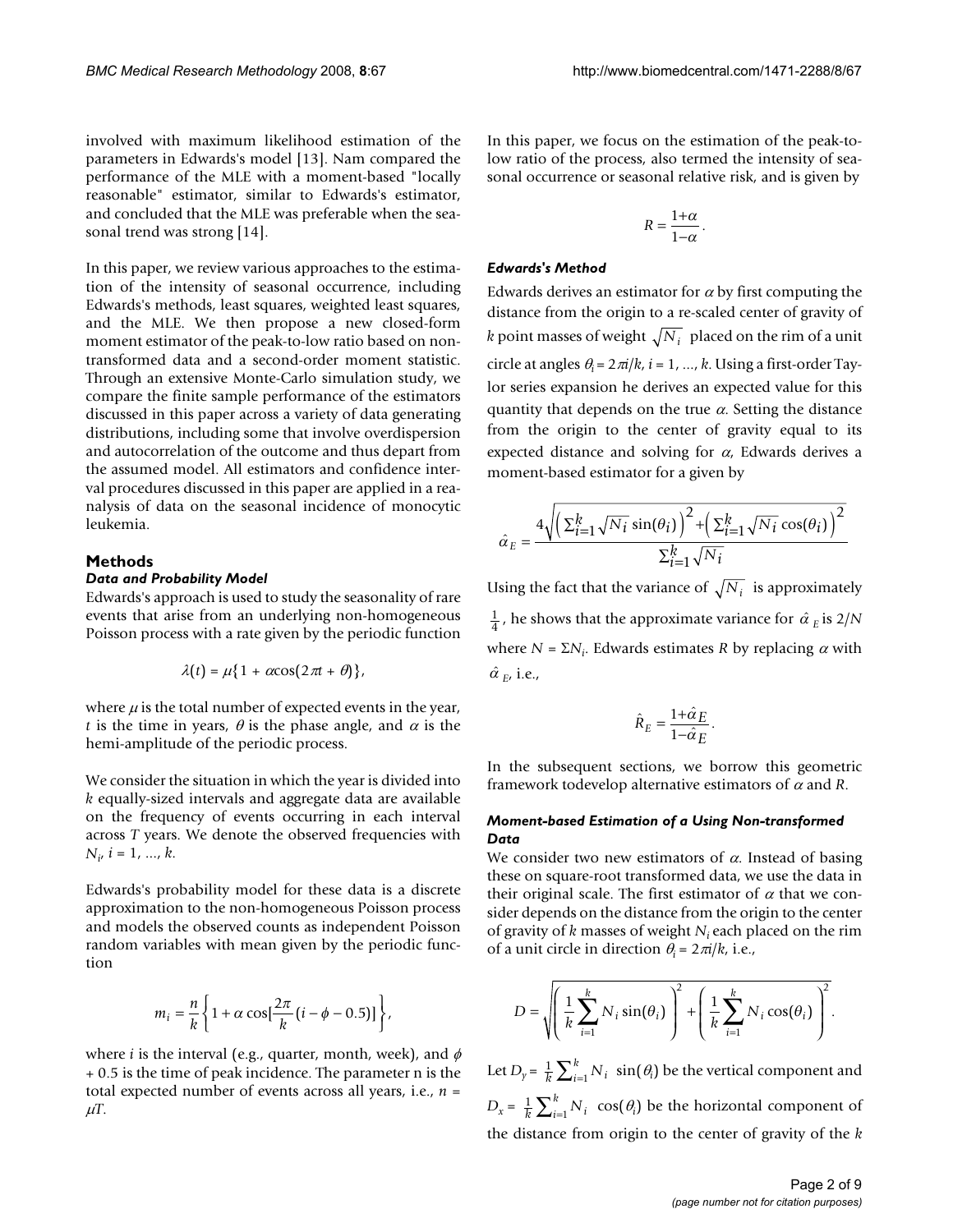masses. Let  $N = \Sigma N_i$ . From the exact expressions for  $E[D_x|N]$  and  $E[D_y|N]$  (see Additional file 1), a first-order approximation for *E*[*D*|*N*] is given by:

$$
E[D \mid N] \approx \sqrt{E[D_x \mid N]^2 + E[D_y \mid N]^2} = \frac{N\alpha}{2k}.
$$

Setting *D* equal to  $E[D|N]$  and solving for  $\alpha$  yields the following moment-based estimator for  $\alpha$ :

$$
\hat{\alpha}_D = \frac{2kD}{N}.
$$

This estimator is the same as Nam's locally reasonable estimator [14]. It can also be derived from least-squares estimation of the parameters of the periodic model:

$$
N_i = \beta_0 + \beta_1 \sin(\theta_i) + \beta_2 \cos(\theta_i) + \varepsilon_{i'}
$$

from which *R* is estimated as:

$$
\hat{R}_{LS} = \frac{\hat{\beta}_0 + \sqrt{\hat{\beta}_1^2 + \hat{\beta}_2^2}}{\hat{\beta}_0 - \sqrt{\hat{\beta}_1^2 + \hat{\beta}_2^2}}.
$$

This relation also suggests a two-step weighted leastsquares estimator of *R*. In the first step, least squares is used to estimate the parameters in (3) and then predicted values of each  $\hat{N}_i$  are generated. In the second step, the parameters of (3) are estimated using weighted least squares with weights given by  $w_i = 1/\hat{N}_i$ . The optimality of these weights assumes that the variance of *Ni* is equal to the expected value of *Ni* . This procedure could be iterated until the estimates and weights converge.

The second estimator of  $\alpha$  that we consider is based on the second-order moment statistic *D*2. This statistic is appealing because we can express the expected value of *E*[*D*2|*N*] exactly, whereas *E*[*D*|*N*] is only available to a first-order approximation. Using the exact expressions for  $E[D_y^2 | N]$ and  $E[D_x^2 | N]$  (see Additional file 1), we see that

$$
E[D^{2} | N] = E[D_{x}^{2} | N] + E[D_{y}^{2} | N] = \frac{N}{k^{2}} \left\{ 1 - \frac{\alpha^{2}}{4} + \frac{\alpha^{2} N}{4} \right\}.
$$

Solving this expression for  $\alpha$  yields the estimator

$$
\hat{\alpha}^* = 2\sqrt{\frac{D^2k^2-N}{N(N-1)}}.
$$

When *D*2 is less than *N*/*k*2 (the expected value of *E*[*D*2|*N*] at  $\alpha = 0$ ), this estimator results in invalid (imaginary) estimates of  $\alpha$ . To remedy this, we propose the following modified estimator

$$
\hat{\alpha}_{D2} = 2 \sqrt{\frac{D^2 k^2 - Nf}{N(N-1)}},
$$

where

$$
f = \frac{D^2 k^2 / N}{1 + D^2 k^2 / N}.
$$

This modification insures that the quantity inside the square root is always greater than or equal to zero. For small values of  $D^2$ ,  $\hat{\alpha}_{D2} \approx \hat{\alpha}_D$ . As  $D^2$  increases,  $f$  converges to 1 and  $\hat{\alpha}|_{D2}$  corresponds to the estimator using the exact expression for *E*[*D*2|*N*].

Given an estimate of  $\alpha$ ,  $R$  can be estimated by substituting  $\hat{\alpha}$  into the formula that relates *R* to  $\alpha$ :

$$
\hat{R} = \frac{1{+}\hat{\alpha}}{1{-}\hat{\alpha}}.
$$

Ratio estimators such as  $\hat{R}$  are known to be biased upwards, particularly with sparse data. Later we discuss a bias-correction term for this estimate of *R*.

#### *Confidence Intervals for* **R**

Constructing confidence intervals for *R* is problematic because the null value lies on the boundary of the points of support for *R*. Frangakis and Varadhan recently proposed an approach for computing exact confidence limits for the seasonal relative risk derived from simulation and maximum likelihood estimation of parameters in a circular normal probability model.[19] Their approach can be adapted to estimate confidence intervals for any of the moment estimators proposed in this paper.

The approach involves finding the roots of the function  $h(R) = |R \cdot R| - q(R; \alpha)$ , where  $q(R; \alpha)$  is the 1 -  $\alpha$  quantile of  $|\hat{R} - R|$ . Note that  $q(R; \alpha)$  depends on a particular estimator, although we do not make this explicit in the notation. The lower confidence limit is either zero or the value of the smaller root, whichever is larger. The upper confidence limit is the value of the larger root. Since *q* cannot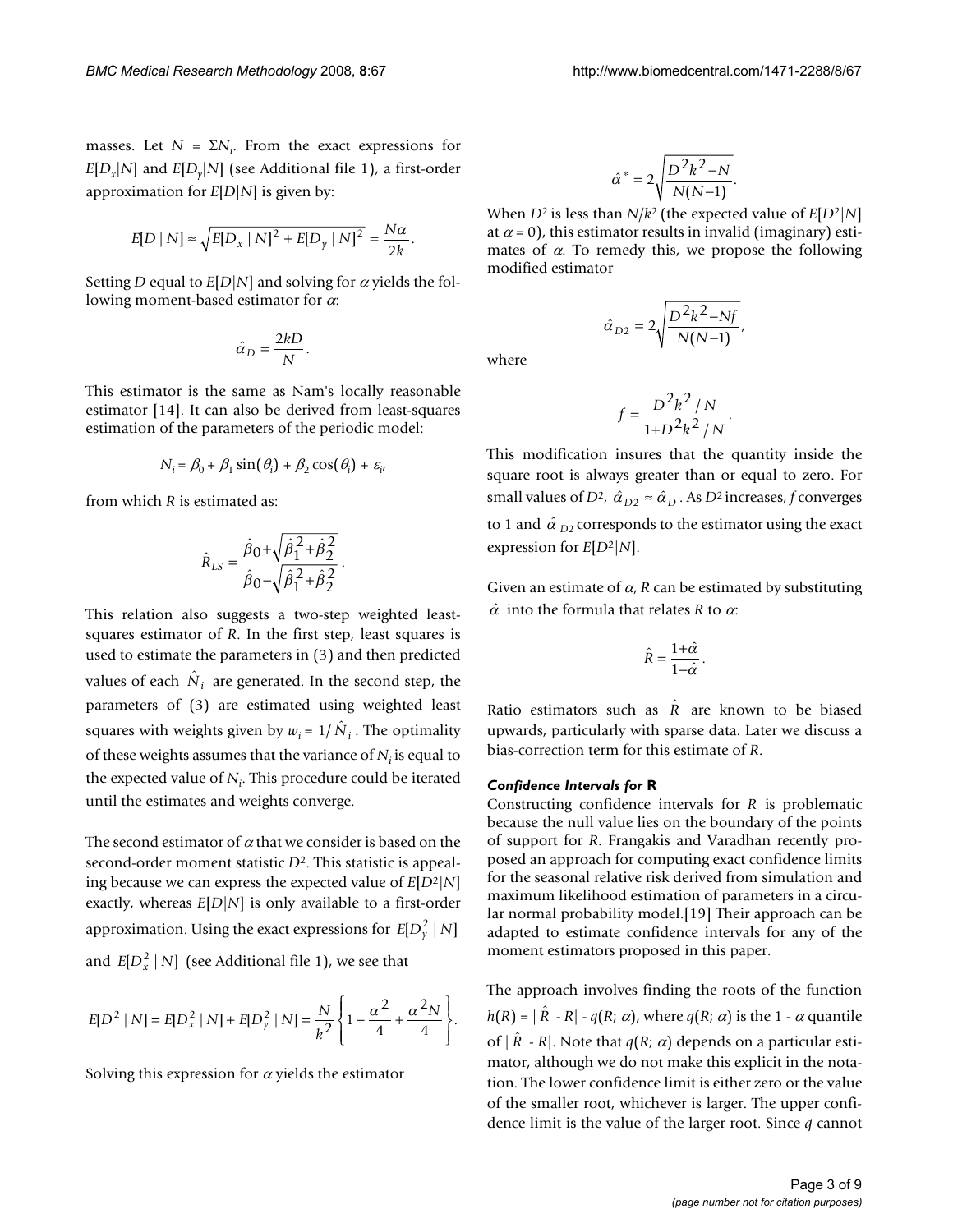be expressed in closed form, it is estimated via simulation. For a given value of *R*, data are simulated from the probability model and  $|\hat{R} - R|$  is computed for each simulated data set. In the simulation, the parameter  $\phi$  can be held fixed at its estimated value. The value of  $q(R; \alpha)$  is then estimated by taking the empirical  $1 - \alpha$  quantile of the simulated values of *q*. The roots of *h* can be found by using an iterative algorithm.

For the estimators considered in this paper, it is possible that the function *h* will have only one root. This situation occurs when the number of events is small and/or the seasonality is strong enough so that no upper bound can be placed on the strength of seasonality (the fitted trough of the sine curve is close to zero). When only a single root is found, we set the upper confidence limit to infinity.

While this approach yields confidence intervals that are correct under the assumed probability model, it is computationally intensive and requires specialized software. We also consider a simple *ad hoc* approach for the estimation of approximate confidence limits for *R*. This approach is based on a normal approximation to the sampling distri-

bution of log( $\hat{R}$ ). We enforce the boundary constraint by truncating the lower confidence limit at one. This procedure yields a lower limit given by:

$$
\hat{R}_L = \max\left(\exp\left[\ln(\hat{R}) - Z_{1-\alpha/2}\widehat{\text{SE}}(\ln(\hat{R}))\right], 1\right).
$$

The upper limit is unbounded and given by

$$
\hat{R}_U = \exp\left[\ln(\hat{R}) - Z_{1-\alpha/2} \widehat{\text{SE}}(\ln(\hat{R}))\right].
$$

A first-order Taylor series approximation for the standard error for the sampling distribution of log( $\hat{R}$ ) is given by

$$
\widehat{\rm SE}(\ln(R)) \approx \frac{2\sqrt{\rm VAR}(\alpha)}{(1+\alpha)(1-\alpha)}.
$$

For all estimators,  $VAR(\hat{\alpha}) \approx 2/N$ .

# **Simulation Study**

We compared the various estimators discussed in this paper in a comprehensive Monte Carlo simulation study. Initially, we set  $k = 12$  (corresponding to monthly observations) with *n* = 150, *n* = 500, and *n* = 2500. For each setting of *k* and *n*, we simulated data for values of *R* ranging from 1.05 to 3.05 in increments of 0.25.

For each simulated data set, we evaluate the following five estimators of *R*:

- 1.  $\hat{R}_E$ : an estimate of  $\hat{R}$  using Edwards's estimator of  $\alpha$ ,
- 2.  $\hat{R}_{LS}$ : an estimate of *R* using least squares,
- 3.  $\hat{R}_{D2}$ : an estimate of *R* using  $\hat{\alpha}_{D2}$ ,
- 4.  $\hat{R}$ <sub>*WLS</sub>*: an estimate of *R* using weighted least squares,</sub>

5.  $\hat{R}_{MLE}$ : an estimate of *R* using the maximum likelihood estimate of  $\alpha$ .

We consider various perturbations of these baseline parameters in sensitivity analyses. First, we set *k* = 52 (corresponding to weekly observations) with  $n = 1000$ ,  $n =$ 5000 and  $n = 10000$ . We also simulated data under two different probability models that departed from the assumed model: 1) a negative binomial model with the mean given by Edwards's model (1), but in which the counts were overdispersed with variance given by VAR[*Ni* ] = 1.5*E*[*Ni* ]; and 2) a model that generated data with a marginal mean given by Edwards's model, but in which the counts were strongly autocorrelated and overdispersed. We created autocorrelation and overdispersion among the observations by simulating  $N_1$  using Edwards's model, and then generating each  $N_i$ ,  $i = 2, ..., k$  by simulating  $Q_i$ from Edwards model and then letting  $N_i = Q_i + 0.1$  { $E[N_i]$  $_{1}$ ] -  $N_{i-1}$  }.

Additionally, we use the simulation results to evaluate the adequacy of the *ad hoc* confidence interval procedure suggested in section 2.4. For each simulated data set, we compute a 95% confidence interval for  $\hat{R}$  <sub>D2</sub>,  $\hat{R}$  <sub>WLS</sub>, and  $\hat{R}$  <sub>MLE</sub> and record the relative frequency of estimated confidence intervals that contain the true parameter.

# *Computation*

All simulations were performed in SAS V9.1 running on a Windows XP platform using software created by the authors. The maximum likelihood estimates were found using PROC NLMIXED in which the likelihood function (conditional on *N*) is maximized using a Newton-Raphson algorithm with a line search and boundary constraint (see Additional file 2 for example program). For the Monte Carlo simulation study, the true parameter value was used as the starting point for the maximization routine. The weighted least-squares estimates were obtained in a two-step procedure using PROC GENMOD.

# *Results*

In table 1, we report the bias and MSE from the baseline simulation. For all values of *n* and *R*, the new estimator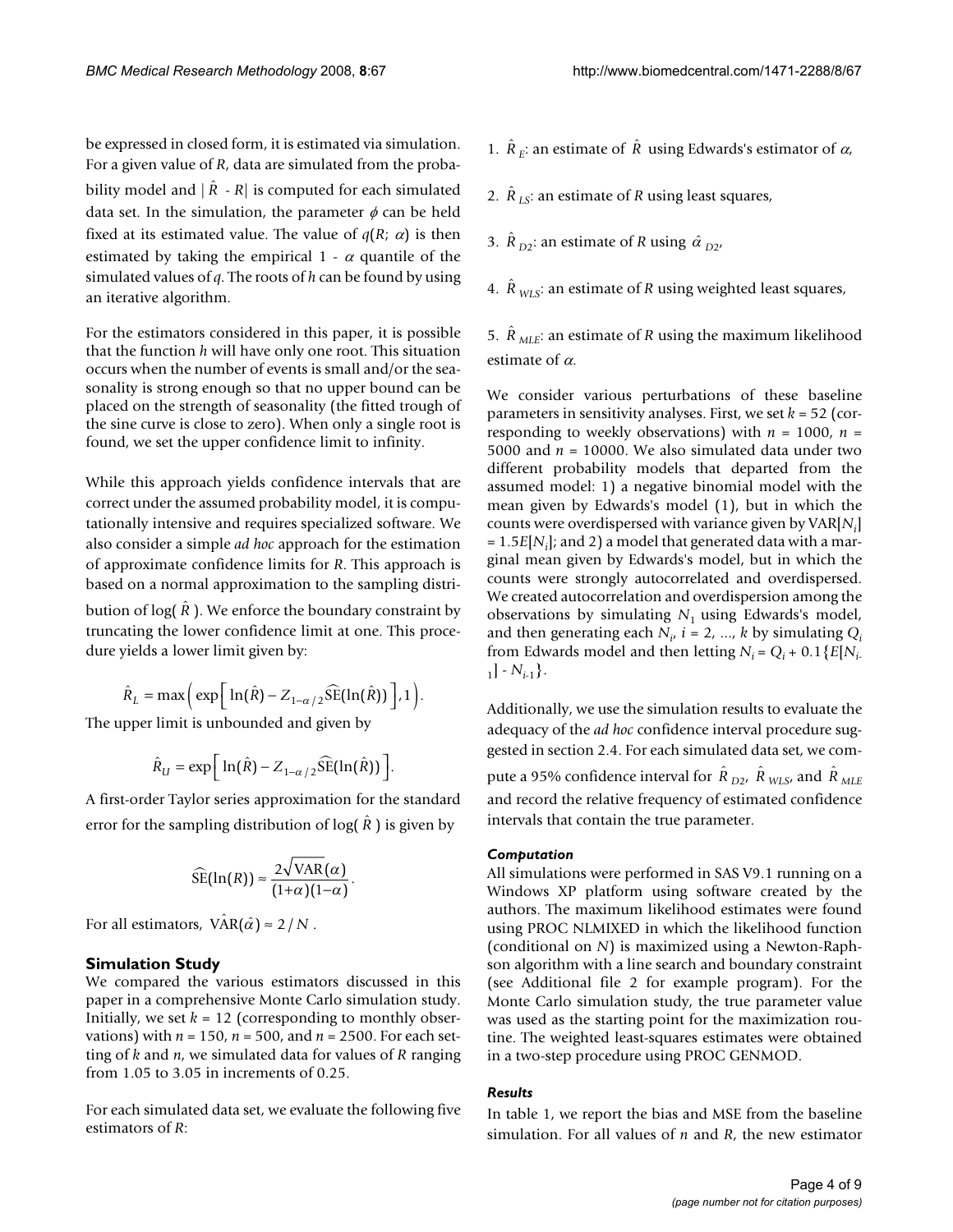|        |                         |                       |                           |                             | $n = 150$   |                         |                |                        |               |               |
|--------|-------------------------|-----------------------|---------------------------|-----------------------------|-------------|-------------------------|----------------|------------------------|---------------|---------------|
|        |                         |                       | $BIAS \times 10$          |                             |             |                         |                | $MSE \times 10$        |               |               |
| True R | $\hat{R}$ $_{D2}$       | $\hat{R}_{L\text{S}}$ | $\hat{R}$ $_{\text{WLS}}$ | $\hat{R}$ $_{\textit{MLE}}$ | $\hat{R}_E$ | $\hat{R}$ $_{D2}$       | $\hat{R}_{LS}$ | $\hat{R}$ $_{\rm WLS}$ | $\hat{R}$ mle | $\hat{R}_E$   |
| 1.05   | 1.93                    | 3.07                  | 3.07                      | 3.12                        | 3.17        | 0.85                    | 1.51           | 1.51                   | 1.55          | 1.63          |
| 1.30   | 0.63                    | 1.87                  | 1.86                      | 2.05                        | 2.04        | 0.90                    | 1.32           | 1.30                   | 1.38          | 1.51          |
| 1.55   | 0.23                    | 1.59                  | 1.57                      | 1.65                        | 1.94        | 1.51                    | 1.90           | 1.84                   | 1.83          | 2.32          |
| 1.80   | 0.16                    | 1.63                  | 1.60                      | 1.62                        | 2.28        | 2.35                    | 2.82           | 2.66                   | 2.63          | 3.86          |
| 2.05   | 0.18                    | 1.75                  | 1.68                      | 1.72                        | 2.84        | 3.31                    | 3.94           | 3.65                   | 3.71          | 6.29          |
| 2.30   | 0.37                    | 2.06                  | 1.99                      | 1.99                        | 3.85        | 4.68                    | 5.62           | 5.04                   | 5.01          | 10.06         |
| 2.55   | 0.60                    | 2.44                  | 2.33                      | 2.34                        | 5.18        | 6.30                    | 7.67           | 6.72                   | 6.85          | 17.16         |
| 2.80   | 0.83                    | 2.84                  | 2.66                      | 2.69                        | 7.35        | 8.53                    | 10.51          | 8.94                   | 9.22          | 46.54         |
| 3.05   | 1.10                    | 3.30                  | 3.03                      | 3.06                        | 10.27       | 11.34                   | 14.20          | 11.67                  | 12.29         | 193.5         |
|        |                         |                       |                           |                             | $n = 500$   |                         |                |                        |               |               |
|        |                         |                       | BIAS × 10                 |                             |             |                         |                | $MSE \times 10$        |               |               |
| True R | $\hat{R}$ <sub>D2</sub> | $\hat{R}_{L\text{s}}$ | $\hat{R}$ $_{\rm WLS}$    | $\hat{R}$ $_{\rm MLE}$      | $\hat{R}_E$ | $\hat{R}$ <sub>D2</sub> | $\hat{R}_{LS}$ | $\hat{R}$ $_{\rm WLS}$ | $\hat{R}$ mle | $\hat{R}_E$   |
| 1.05   | 0.75                    | 1.29                  | 1.29                      | 1.33                        | 1.30        | 0.16                    | 0.28           | 0.28                   | 0.30          | 0.29          |
| 1.30   | $-0.07$                 | 0.49                  | 0.49                      | 0.52                        | 0.53        | 0.26                    | 0.28           | 0.28                   | 0.28          | 0.29          |
| 1.55   | $-0.13$                 | 0.40                  | 0.40                      | 0.41                        | 0.52        | 0.43                    | 0.44           | 0.43                   | 0.42          | 0.48          |
| 1.80   | $-0.10$                 | 0.41                  | 0.41                      | 0.41                        | 0.66        | 0.62                    | 0.63           | 0.61                   | 0.61          | 0.73          |
| 2.05   | $-0.07$                 | 0.45                  | 0.44                      | 0.44                        | 0.93        | 0.85                    | 0.88           | 0.85                   | 0.84          | 1.12          |
| 2.30   | $-0.05$                 | 0.49                  | 0.47                      | 0.47                        | 1.29        | 1.14                    | 1.19           | 1.12                   | 1.12          | 1.66          |
| 2.55   | $-0.02$                 | 0.55                  | 0.52                      | 0.52                        | 1.80        | 1.51                    | 1.58           | 1.47                   | 1.47          | 2.48          |
| 2.80   | 0.03                    | 0.63                  | 0.59                      | 0.60                        | 2.47        | 1.97                    | 2.08           | 1.90                   | 1.90          | 3.70          |
| 3.05   | 0.08                    | 0.72                  | 0.67                      | 0.67                        | 3.31        | 2.52                    | 2.67           | 2.40                   | 2.40          | 5.45          |
|        |                         |                       |                           |                             | $n = 2500$  |                         |                |                        |               |               |
|        |                         |                       | BIAS × 10                 |                             |             |                         |                | $MSE \times 10$        |               |               |
| True R | $\hat{R}$ $_{D2}$       | $\hat{R}_{LS}$        | $\hat{R}$ wls             | $\hat{R}$ mle               | $\hat{R}_E$ | $\hat{R}$ <sub>D2</sub> | $\hat{R}_{LS}$ | $\hat{R}$ $_{\rm WLS}$ | $\hat{R}$ mle | $\hat{R}_{E}$ |
| 1.05   | 1.53                    | 3.81                  | 3.81                      | 4.07                        | 3.84        | 0.22                    | 0.35           | 0.34                   | 0.37          | 0.35          |
| 1.30   | $-0.64$                 | 0.89                  | 0.87                      | 0.86                        | 1.02        | 0.58                    | 0.55           | 0.55                   | 0.55          | 0.57          |
| 1.55   | $-0.44$                 | 0.74                  | 0.71                      | 0.71                        | 1.35        | 0.84                    | 0.83           | 0.81                   | 0.81          | 0.88          |
| 1.80   | $-0.32$                 | 0.76                  | 0.70                      | 0.69                        | 2.40        | 1.19                    | 1.20           | 1.14                   | 1.15          | 1.35          |
| 2.05   | $-0.23$                 | 0.84                  | 0.75                      | 0.75                        | 4.23        | 1.65                    | 1.66           | 1.56                   | 1.56          | 2.06          |
| 2.30   | $-0.13$                 | 0.97                  | 0.85                      | 0.82                        | 6.98        | 2.22                    | 2.24           | 2.07                   | 2.07          | 3.18          |
| 2.55   | 0.00                    | 1.15                  | 0.97                      | 0.92                        | 10.77       | 2.93                    | 2.96           | 2.69                   | 2.70          | 4.94          |
| 2.80   | 0.16                    | 1.37                  | 1.15                      | 1.11                        | 15.76       | 3.79                    | 3.83           | 3.43                   | 3.44          | 7.73          |
| 3.05   | 0.28                    | 1.58                  | 1.28                      | 1.24                        | 21.98       | 4.80                    | 4.86           | 4.27                   | 4.29          | 11.99         |
|        |                         |                       |                           |                             |             |                         |                |                        |               |               |

Table 1: Estimated bias and MSE for each estimator from the baseline simuala-tion for  $n = 150$ , 500, and 2500 based on 1,000 simulated **datasets**

 $\hat{R}_{D2}$  had the smallest bias of all those considered. For  $n =$ 150,  $\hat{R}_{D2}$  also had the smallest MSE for all values of *R*. For  $n = 500$  and  $n = 2500$ ,  $\hat{R}$ <sub>D2</sub> had minimal or close to minimal MSE for smaller values of *R* (*R* < 1.85); however, for large values of *R*,  $\hat{R}$ <sub>*WLS*</sub> and  $\hat{R}$ <sub>*MLE*</sub> were better from the MSE perspective. The MSE of the estimator  $\hat{R}_{LS}$  was similar, but sometimes slightly larger, than that of  $\hat{R}_{WLS}$ . Edwards's estimator was the most biased and had the largest MSE for all values of *n* and *R*. All estimators evaluated were biased upwards for values of *R* close to unity, a consequence of the behavior of the estimators near the boundary.

In the sensitivity analyses in which we generated overdispersed and auto-correlated data, the same essential patterns prevailed. The bias of  $\hat{R}_{D2}$  was minimal for all values of *R* in each scenario. Edwards's estimator was the most biased and had the largest MSE for all values of *n* and *R*. In these simulations that depart from the assumed model, the MSE of  $\hat{R}$  <sub>WLS</sub> was better than  $\hat{R}$  <sub>MLE</sub> for certain values of *R* and *n*. This result is likely due to the fact that the MLE is not based on the probability model used to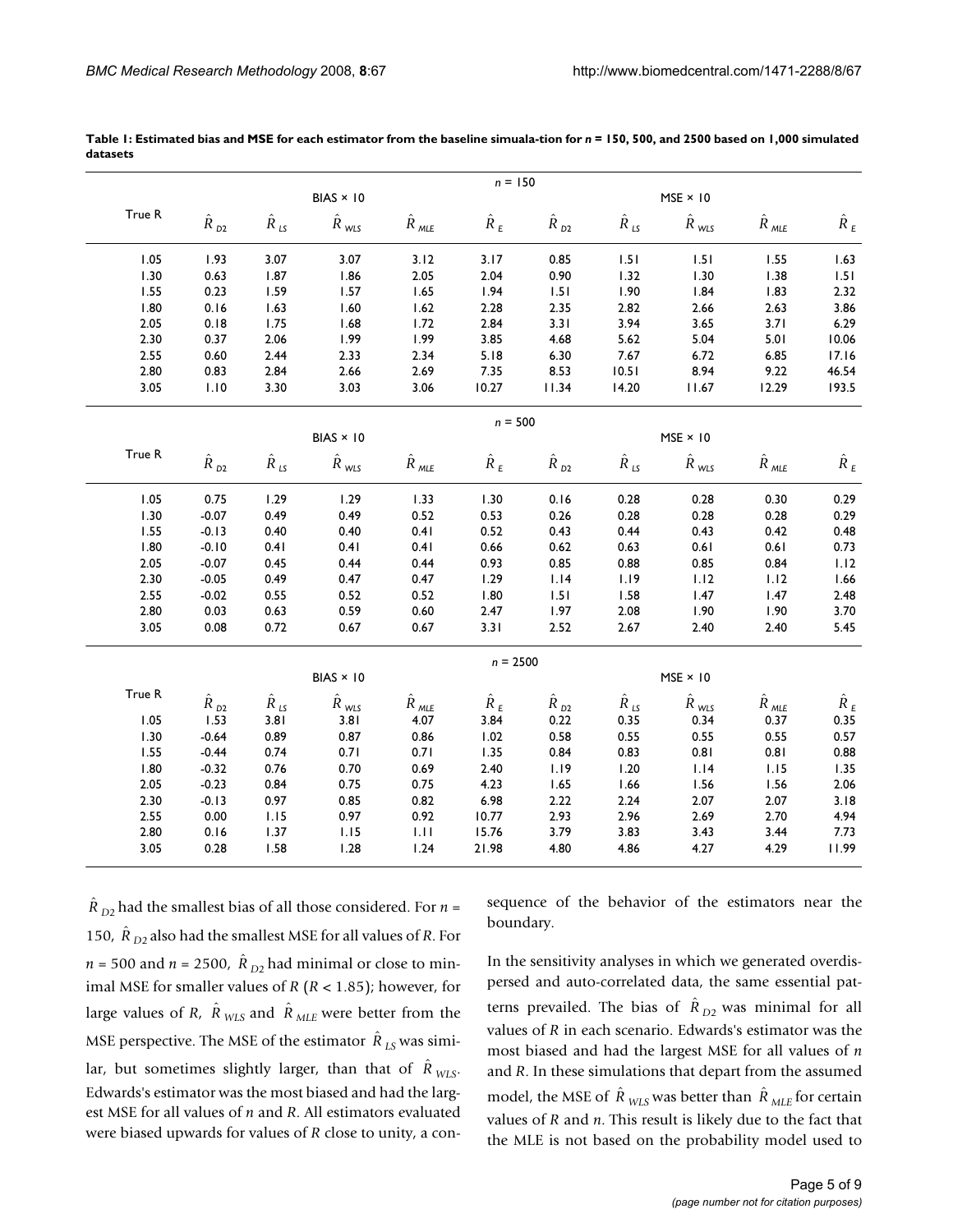|        | Overdispersed<br>Autocorrelated |           |            |           |           |            |  |
|--------|---------------------------------|-----------|------------|-----------|-----------|------------|--|
| True R | $n = 150$                       | $n = 500$ | $n = 2500$ | $n = 150$ | $n = 500$ | $n = 2500$ |  |
| 1.05   | 0.64                            | 0.66      | 0.69       | 0.69      | 0.61      | 0.66       |  |
| 1.30   | 0.71                            | 0.88      | 1.03       | 1.03      | 0.93      | 1.05       |  |
| 1.55   | 0.82                            | 0.96      | 1.01       | 1.01      | 1.00      | 1.04       |  |
| 1.80   | 0.91                            | 0.96      | 1.00       | 00.1      | 1.01      | 1.04       |  |
| 2.05   | 0.92                            | 0.97      | 1.01       | 1.01      | 1.01      | .06        |  |
| 2.30   | 0.94                            | 0.97      | 1.02       | 1.02      | 1.02      | 1.07       |  |
| 2.55   | 0.99                            | 0.98      | 1.02       | 1.02      | 1.03      | 1.09       |  |
| 2.80   | 1.01                            | 0.99      | 1.03       | 1.03      | 1.04      | ЫI         |  |
| 3.05   | 1.07                            | 00.1      | 1.04       | 1.04      | 1.07      | I.I3       |  |

<code>Table 2: Relative mean squared error of  $\hat R$   $_{\sf D2}$  to  $\hat R$   $_{\sf WLS}$ </code>

generate the data. In table 2, we report the MSE of  $\hat{R}^{}_{D2}$  relative to  $\hat{R}_{WLS}$  for the overdispersed and auto correlated data-generating distributions, respectively. In these figures, relative MSEs below 1 indicate that  $\hat{R}^{}_{D2}$  is preferable from the MSE perspective. Both figures reveal that the relative MSE increases with *R*. For small values of *R* and *n*,  $\hat{R}$  <sub>*D*2</sub> is preferable. For larger values of *R*,  $\hat{R}$  <sub>*WLS*</sub> was preferable. These results were the most pronounced in the setting of autocorrelated data. The MSE of  $\hat{R}$ <sub>D2</sub> was never more than 13% greater than  $\hat{R}_{\mathit{WLS}}$ ; however, it was nearly half as much for small values of *R*. For the simulations in which  $k = 52$ , the estimator  $\hat{R}$ <sub>D2</sub> continued to be the least biased, but there was little difference in MSE between  $\hat{R}$   $_{D2}$ ,  $\hat{R}$   $_{WLS}$ , and  $\hat{R}$   $_{MLE}$  in terms of MSE across all values of *R*.

In table 3, we report the estimated coverage probabilities for the *ad hoc* confidence intervals computed for the estimators  $\hat{R}_{D2}$ ,  $\hat{R}_{LS}$ , and  $\hat{R}_{WLS}$ . The actual coverage probabilities are close to correct, usually within one to two percentage points of the nominal 95%. The coverage probabilities for these confidence intervals in the setting of autocorrelation and overdispersion was substantially lower, with actual coverage probabilities ranging from 87% to 96%.

As a side note, the algorithm that we used to find the MLE experienced convergence problems close to *R* = 1. For *R* = 1.05, the MLE failed to converge in roughly 20% of the simulated data sets. This problem diminished as *R* increased. For  $R = 1.5$  the MLE was located for 95% of the simulated data sets. This is likely to be a result of near non-identifiability of  $\phi$  when the seasonality is weak. More computationally-intensive approaches, such as a grid search, might alleviate this problem; however, in the context of a simulation study, we required an approach that could converge rapidly. For all results discussed below, we excluded simulated data sets for which the MLE was not found. We found that the simulation results for the non-missing estimators were largely unaffected by the inclusion/exclusion of the simulations for which the MLE was not located.

#### *Example: Seasonality of Monocytic Leukemia*

We compared the estimators proposed in this paper with the MLE and the estimator of Edwards through a re-anal-

|        | $n = 150$                       |                                 |                                  | $n = 500$                       |                                 |                                  | $n = 2500$                              |                                 |                                  |
|--------|---------------------------------|---------------------------------|----------------------------------|---------------------------------|---------------------------------|----------------------------------|-----------------------------------------|---------------------------------|----------------------------------|
| True R | $\hat{\phantom{a}}$<br>$R_{D2}$ | $\hat{\phantom{a}}$<br>$R_{LS}$ | $\hat{\phantom{a}}$<br>$R_{MLE}$ | $\hat{\phantom{a}}$<br>$R_{D2}$ | $\hat{\phantom{a}}$<br>$R_{LS}$ | $\hat{\phantom{a}}$<br>$R_{MLE}$ | $\hat{\phantom{a}}$<br>$\tilde{R}_{D2}$ | $\hat{\phantom{a}}$<br>$R_{LS}$ | $\hat{\phantom{a}}$<br>$R_{MLE}$ |
| 1.05   | 95.1                            | 91.6                            | 92.6                             | 96.1                            | 92.4                            | 92.9                             | 97.8                                    | 95.7                            | 95.4                             |
| l.30   | 98.3                            | 96.2                            | 97.0                             | 97.8                            | 97.2                            | 97.4                             | 93.6                                    | 96.0                            | 95.9                             |
| 1.55   | 98.9                            | 97.5                            | 98.2                             | 95.1                            | 97.3                            | 97.7                             | 94.2                                    | 95.4                            | 95.5                             |
| 1.80   | 97.1                            | 97.1                            | 98.4                             | 95.7                            | 96.I                            | 96.9                             | 94.3                                    | 94.8                            | 95.2                             |
| 2.05   | 96.3                            | 97.5                            | 98.4                             | 95.8                            | 95.7                            | 96.8                             | 94.8                                    | 94.8                            | 95.1                             |
| 2.30   | 95.8                            | 96.9                            | 98.2                             | 95.9                            | 95.9                            | 96.9                             | 94.8                                    | 94.8                            | 95.2                             |
| 2.55   | 95.8                            | 96.7                            | 98.I                             | 95.7                            | 95.9                            | 97.I                             | 95.3                                    | 94.4                            | 95.5                             |
| 2.80   | 95.8                            | 96.2                            | 98.0                             | 96.4                            | 96.1                            | 96.9                             | 95.5                                    | 94.5                            | 95.9                             |
| 3.05   | 96.2                            | 96.8                            | 98.I                             | 96.5                            | 96.I                            | 97.I                             | 95.4                                    | 94.7                            | 96.3                             |
|        |                                 |                                 |                                  |                                 |                                 |                                  |                                         |                                 |                                  |

**Table 3: Percentage of estimated** *ad hoc* **95% confidence intervals that cover the true parameter**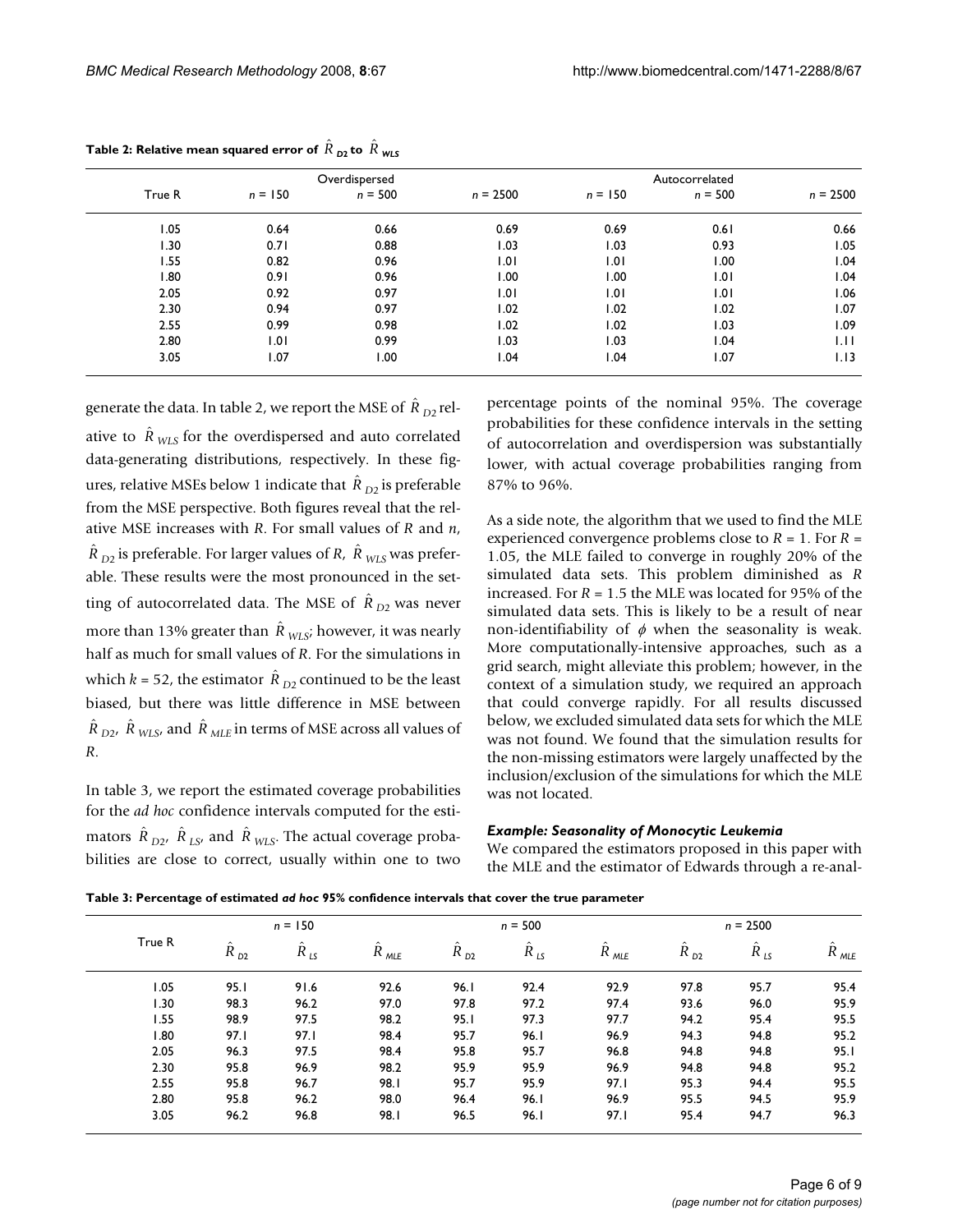ysis of data on the seasonal incidence of monocytic leukemia in England and Wales from 1974–1998 (*N* = 2311, *k* = 12) with monthly counts given as (203, 203, 197, 206, 204, 216, 165, 161, 177, 179, 200, 200). We used data from the Office of National Statistics as reported by Eatough [7]. In Table 4, we report the point estimate and approximate 95% confidence limits corresponding to each of the five estimators considered in the simulation study. We also present the confidence limits computed using the method of Frangakis and Varadhan [19]. These confidence intervals could not be computed for the MLE because the convergence problems experienced by the maximization algorithm made the computation of *q* infeasible.

The different estimators do not lead to substantively different interpretations of the data. Nevertheless, consistent

with the results of the simulation, the estimators  $\hat{R}$  <sub>D2</sub> are smaller than  $R_{LS}$  and Edwards estimator. Given the large number of events and the fact that the data exhibit only moderate seasonality, the simulation study suggests that Edwards estimator should be only moderately biased for these data. The confidence intervals computed by the *ad hoc* confidence interval procedure were nearly identical to those of Frangakis and Varadhan.

# **Discussion**

In this paper we have proposed a new estimator of the peak-to-low ratio of a periodic process and compared it to several alternative estimators, including Edwards's estimator, the MLE, and weighted least squares. Studies employing Edwards's method often involve very rare events and moderate seasonality. For these studies, the estimator proposed in this paper appears to be optimal. It has less bias and a smaller MSE than any of the estimators considered, including the MLE and weighted least squares. Weighted least squares was preferable from a MSE perspective in the setting of frequent outcomes or strong seasonality. We speculate that the simple estimator proposed in this paper improves upon the estimator of Edwards and the other moment-based estimator because it is based on an exact rather than an approximate expression for the distance from the origin to the center of gravity. We further speculate that the bias and inefficiency in the MLE is due to the small event rates considered in this paper.

The *ad hoc* confidence interval procedure that we evaluated performed reasonably well for data generated from Edwards's probability model. If more precise confidence intervals are needed, the computationally-intensive approach proposed by Frangakis and Varadhan can be employed [19]. Users should be aware that both of the confidence intervals considered in this paper are model based. If the underlying model is wrong, for example, in the setting of strongly autocorrelated or overdispersed data, the true coverage probabilities may differ from the nominal 95%.

Because ratio estimators are known to be biased upwards, particularly with sparse data, we also considered a biascorrected estimator based on the expected value of a second-order Taylor series expansion of  $(1 + \hat{\alpha})/(1 - \hat{\alpha})$ around  $\alpha$  given by

$$
E\left[\frac{1+\hat{\alpha}}{1-\hat{\alpha}}\right] \approx \frac{1+\alpha}{1-\alpha} + \frac{2VAR[\hat{\alpha}]}{(1-\alpha)^3}
$$

$$
= \frac{1+\alpha}{1-\alpha} \left(1 + \frac{2VAR[\hat{\alpha}]}{(1+\alpha)(1-\alpha)^2}\right).
$$

This approximation led to the following bias-corrected estimator of *R*:

$$
\hat{R} = \frac{1+\hat{\alpha}}{1-\hat{\alpha}} \left( 1 + \frac{2\hat{\alpha}R[\hat{\alpha}]}{(1+\hat{\alpha})(1-\hat{\alpha})^2} \right)^{-1}.
$$

**Table 4: Estimated peak-to-low ratio and 95% CI for the seasonal incidence of monocytic leukemia in England and Wales (1974–98) using four different estimators and two confidence interval procedures**

|                         |                       | Ad hoc<br>95% CL |             | Method of F & V<br>95% CL |             |  |
|-------------------------|-----------------------|------------------|-------------|---------------------------|-------------|--|
| Estimator               | <b>Point Estimate</b> | Lower Limit      | Upper Limit | Lower Limit               | Upper Limit |  |
| $\hat{R}_E$             | 1.20                  | 1.07             | 1.35        | 1.07                      | 1.37        |  |
| $\hat{R}_{LS}$          | 1.20                  | 1.06             | 1.34        | 1.07                      | I.36        |  |
| $\hat{R}$ <sub>D2</sub> | 1.18                  | 1.05             | 1.32        | 1.07                      | 1.33        |  |
| $\hat{R}_{MLE}$         | 1.20                  | 1.07             | 1.35        | $*$                       | $*$         |  |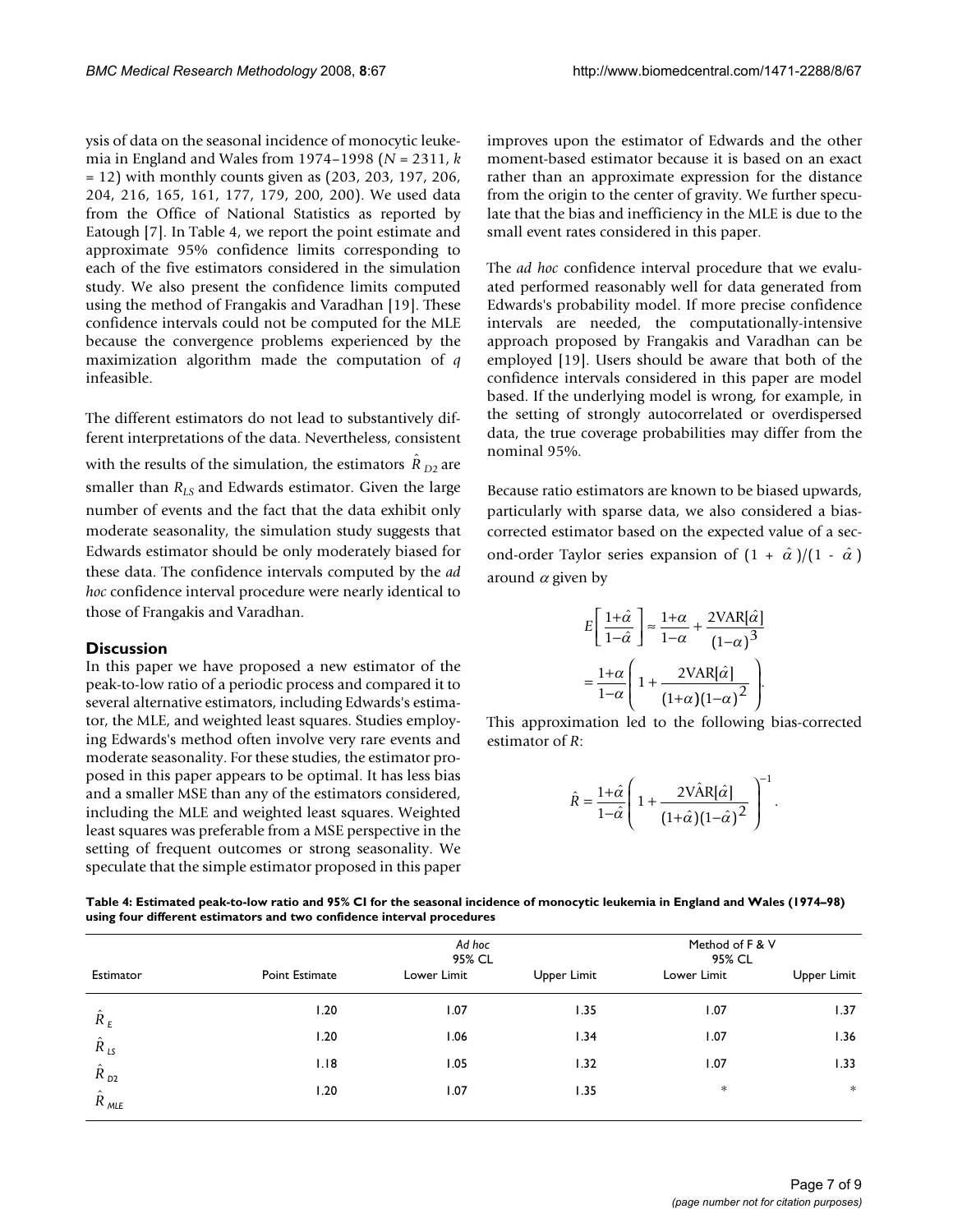We found that estimators based on this correction factor tended to be somewhat over-corrected, possibly because they are based on an approximation of the variance of  $\hat{\alpha}$  .

One important limitation of the estimators proposed in this paper is that they are based on the assumption of a single cyclical effect (harmonic) that can be well approximated by a sine curve. For more complex data, with multiple periodic components or a linear trend, alternative statistical methods should be used. For such data there exist more complex harmonic models [20,12], spectral methods [21], and various periodic regression models. Also, we outline an approach to estimating seasonal intensity using a periodic generalized linear model that assumes a log link and a Poisson distributed outcome (see Additional file 3). This approach is based on a different model for the mean, i.e., that the log of the expected value of the counts is a sinusoidal function. However, it allows for the inclusion of covariates and extends naturally to variably-sized intervals through use of a Poisson offset.

Edwards's method has been widely used in epidemiology in studies of seasonality. In this paper we have shown that Edwards's estimator of the seasonal relative risk can be substantially biased. The estimator proposed in this paper represents a straightforward modification of Edwards's estimator. Like that of Edwards, it is a simple estimator that is available in closed form. For modest seasonality and small numbers of events, this estimator appears to have the best finite sample performance characteristics of those estimators considered.

For more frequent events or stronger seasonality, the weighted least-squares approach discussed in this paper is preferable and is easily implemented using standard statistical software.

# **Competing interests**

The authors declare that they have no competing interests.

# **Authors' contributions**

KR conceived the project. Both authors contributed equally to evaluation and development of statistical methodology. MB carried out programming, simulation, and data analysis. MB drafted the manuscript. Both authors read and approved the final manuscript.

# **Additional material**

# **Additional file 1**

*Derivations. The file provides mathematical derivations of several expressions referenced in the paper.* Click here for file [\[http://www.biomedcentral.com/content/supplementary/1471-](http://www.biomedcentral.com/content/supplementary/1471-2288-8-67-S1.pdf) 2288-8-67-S1.pdf]

# **Additional file 2**

*SAS Program. This file provides the SAS program used to located themaximum likelihood estimate of Edwards's model.* Click here for file [\[http://www.biomedcentral.com/content/supplementary/1471-](http://www.biomedcentral.com/content/supplementary/1471-2288-8-67-S2.pdf) 2288-8-67-S2.pdf]

# **Additional file 3**

*Periodic generalized linear model approach to estimating seasonal intensity. The file outlines an approach to estimating the peak-to-low ratio using a periodic generalized linear model.* Click here for file [\[http://www.biomedcentral.com/content/supplementary/1471-](http://www.biomedcentral.com/content/supplementary/1471-2288-8-67-S3.pdf) 2288-8-67-S3.pdf]

# **Acknowledgements**

The authors are grateful for the helpful comments of Tim Lash and Claus Dethlefsen. M. Alan Brookhart is supported by a career development grant from the National Institute on Aging (AG-027400).

#### **References**

- 1. Edwards JH: **[The recognition and estimation of cyclical trends.](http://www.ncbi.nlm.nih.gov/entrez/query.fcgi?cmd=Retrieve&db=PubMed&dopt=Abstract&list_uids=13725808)** *Ann Hum Genet* 1961, **25:**83-86.
- 2. Yamaguchi S, Dunga A, Broadhead RL, Brabin B: **Epidemiology of measles in Blantyre, Malawi: analyses of passive surveillance data from 1996 to 1998.** *Epidemiology and Infection* 2002, **129(2):**361-369.
- 3. Mamoulakis C, Antypas S: **[Cryptorchidism: seasonal variations](http://www.ncbi.nlm.nih.gov/entrez/query.fcgi?cmd=Retrieve&db=PubMed&dopt=Abstract&list_uids=12059817) [in Greece do not support the theory of light.](http://www.ncbi.nlm.nih.gov/entrez/query.fcgi?cmd=Retrieve&db=PubMed&dopt=Abstract&list_uids=12059817)** *Andrologia* 2002, **34(3):**194-203.
- 4. Ajdacic-Gross V, Wang J, Bopp M, Eich D, Rossler W, Gutzwiller F: **Are seasonalities in suicides dependant on suicide method?** *A reappraisal. Social Science and Medicine* 2003, **57(7):**1173-1181.
- 5. Anderka M, Declercq E, Wendy S: **[A time to be born.](http://www.ncbi.nlm.nih.gov/entrez/query.fcgi?cmd=Retrieve&db=PubMed&dopt=Abstract&list_uids=10630151)** *Am J Public Health* 2000, **90(1):**124-126.
- 6. Seretakis D, Lagiou P, Lipworth L, Signorello LB, Rothman KJ, Trichopoulos D: **[Changing seasonality of mortality from coro](http://www.ncbi.nlm.nih.gov/entrez/query.fcgi?cmd=Retrieve&db=PubMed&dopt=Abstract&list_uids=9307350)[nary heart disease.](http://www.ncbi.nlm.nih.gov/entrez/query.fcgi?cmd=Retrieve&db=PubMed&dopt=Abstract&list_uids=9307350)** *JAMA* 1997, **278(12):**1012-1014.
- 7. Eatough JP: **[Evidence of seasonality in the diagnosis of mono](http://www.ncbi.nlm.nih.gov/entrez/query.fcgi?cmd=Retrieve&db=PubMed&dopt=Abstract&list_uids=12189545)[cytic leukaemia.](http://www.ncbi.nlm.nih.gov/entrez/query.fcgi?cmd=Retrieve&db=PubMed&dopt=Abstract&list_uids=12189545)** *Brit J Cancer* 2002, **87(5):**509-510.
- 8. Hewitt D, Milner J, Cisma A, Pakula A: **On Edwards's criterion of seasonality and a non-parametric alternative.** *Brit J Prev Soc Med* 1971, **25:**174-176.
- 9. Roger JH: **A significance test for cyclic trends in incidence data.** *Biometrika* 1977, **64:**152-155.
- 10. Rogerson P: **[A generalization of Hewitt's test for seasonality.](http://www.ncbi.nlm.nih.gov/entrez/query.fcgi?cmd=Retrieve&db=PubMed&dopt=Abstract&list_uids=8671568)** *Int J Epidemiol* 1996, **25:**644-648.
- 11. Walter S, Elwood J: **[A test for seasonality of events with a var](http://www.ncbi.nlm.nih.gov/entrez/query.fcgi?cmd=Retrieve&db=PubMed&dopt=Abstract&list_uids=1137765)[iable population at risk.](http://www.ncbi.nlm.nih.gov/entrez/query.fcgi?cmd=Retrieve&db=PubMed&dopt=Abstract&list_uids=1137765)** *Br J Prev Soc Med* 1975, **29:**18-21.
- 12. Jones RH, Ford PM, Hamman RF: **[Seasonality comparisons](http://www.ncbi.nlm.nih.gov/entrez/query.fcgi?cmd=Retrieve&db=PubMed&dopt=Abstract&list_uids=3233250)** [among groups using incidence data.](http://www.ncbi.nlm.nih.gov/entrez/query.fcgi?cmd=Retrieve&db=PubMed&dopt=Abstract&list_uids=3233250) **44:**1131-1144.
- 13. St Leger AS: **Comparison of two tests for seasonality in epidemiological data.** *Appl Statist* 1976, **25(3):**280-286.
- 14. Nam J: **Efficient method for identification of cyclic trends in incidence data.** *Communications in Statistics-Theory and Methods* 1983, **12(9):**1053-1068.
- 15. Rothman KJ: **Episheet: Spreadsheets for the analysis of epide-**<br>miologic data. [http://www.drugepi.info/links/downloads/ [\[http://www.drugepi.info/links/downloads/](http://www.drugepi.info/links/downloads/episheet.xls) [episheet.xls\]](http://www.drugepi.info/links/downloads/episheet.xls).
- 16. Ihaka R, Gentleman RR: **A Language for Data Analysis and Graphics.** *Journal of Computational and Graphical Statistics* 1996, **5:**299-314.
- 17. R Development Core Team: **R: A language and environment for statistical computing.** *R Foundation for Statistical Computing, Vienna, Austria* 2003 [[http://www.R-project.org\]](http://www.R-project.org). ISBN 3-900051-00-3,